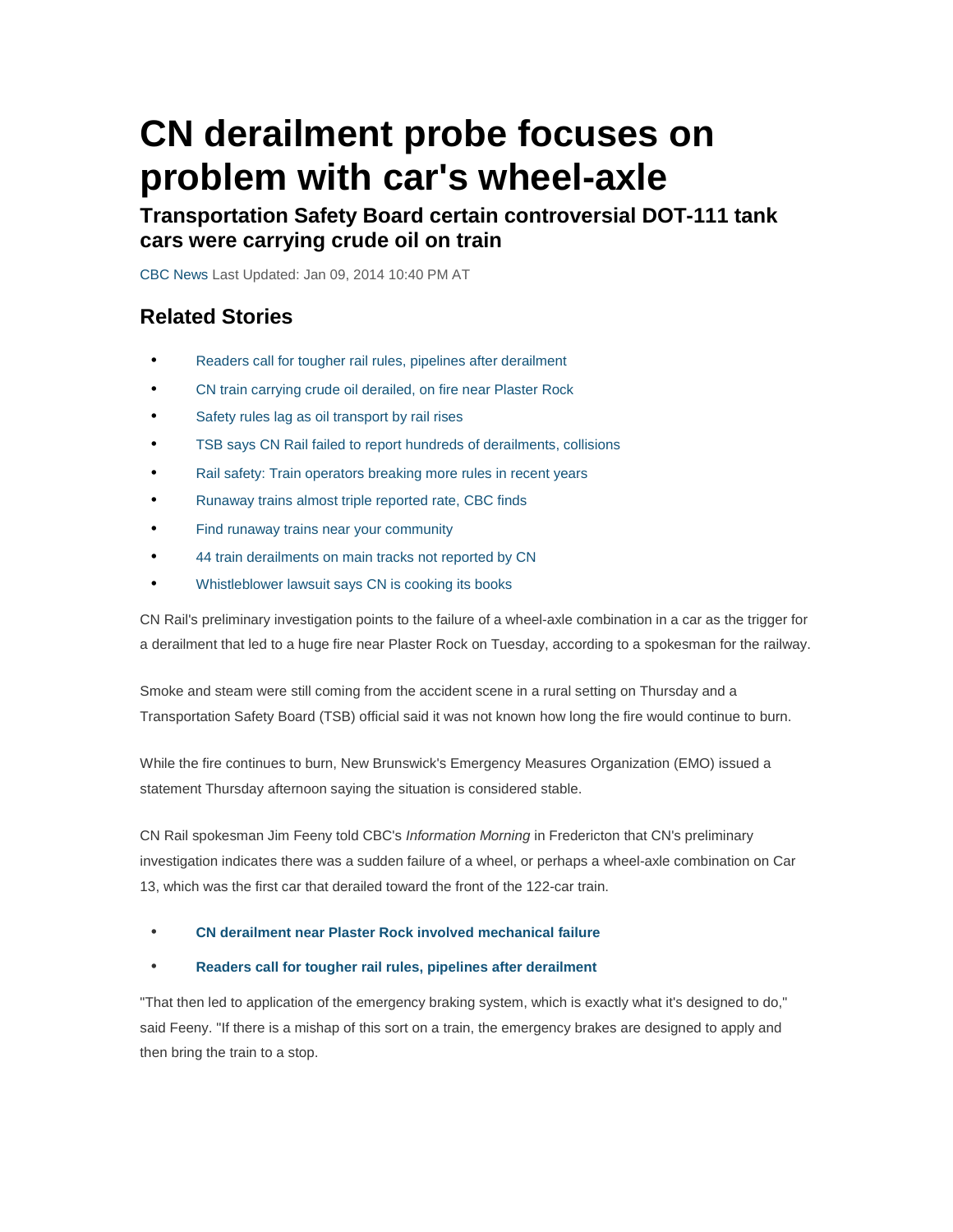"However, as that was happening, the further 16 cars and locomotive combination [derailment] occurred towards the end of the train. That's where we had the fire."

Among the cars that derailed at the end of the train were five cars carrying crude oil and four cars filled with liquefied petroleum gas.

Each tank car can carry between 550 and 650 barrels of oil, according to the Rail Association of Canada.

#### **Number of cars in derailment revised**

At a news conference later Thursday, TSB investigator Guy Laporte revised the number of cars involved in the derailment upward, to 19 cars and a remote locomotive.

The continuing fire has prevented Laporte from getting a close look a the derailed cars at the rear of the train.

However, Laporte was able to observe a cracked wheel on the car toward the front of the train.

"The axle is not broken — I saw that yesterday," said LaPorte. "The wheel just got inside the rail and dropped to the ground."

A broken rail was also discovered, he said.

## **DOT-111 tank cars involved in Lac-Mégantic**

Feeny confirmed some of the tank cars on the train were the DOT-111 classification, or its Canadian equivalent, but could not say if they were among the derailed cars.

DOT-111 tank cars, called CTC-111A in Canada, were involved in the Lac-Mégantic, Que., derailment in Quebec in July that killed 47 people.

As early as 1994, regulators at the TSB wrote that this type of tanker car had a flawed design and that they have a "high incidence of tank integrity failure" during accidents.

"TSB investigations identified in 1996, 1997, 2001 and 2006 this type of car as susceptible to puncture and more likely to release content when involved in an accident," a report six years ago stated.

Laporte said he was confident some of the derailed cars in Plaster Rock involved the DOT-111 model.

"I'm pretty sure of that," he said. "The crude oil is transported by DOT-111."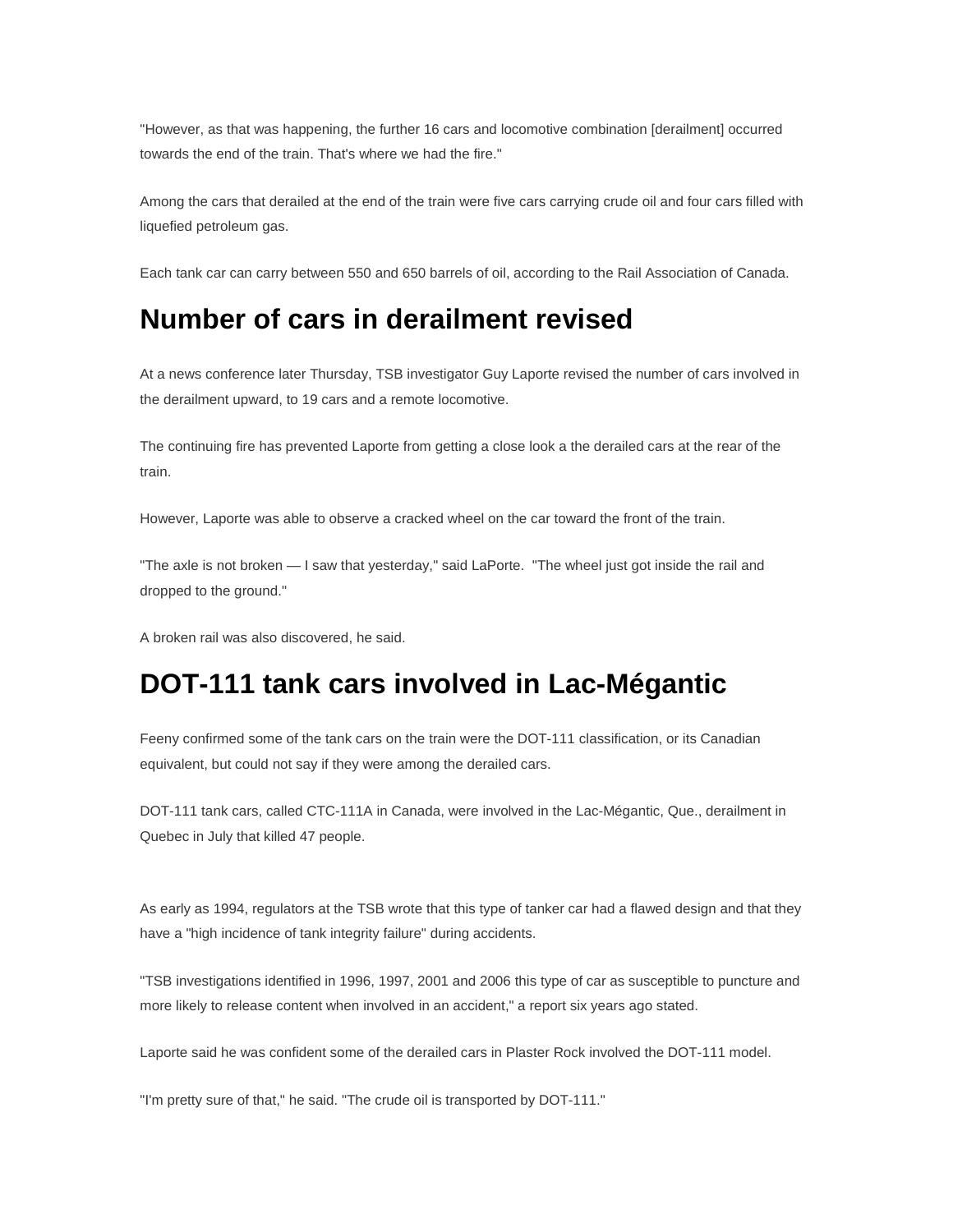Brigham McCown, a train safety expert based in Tyler, Texas, said DOT-111 tank cars have been in existence since 1964. More than 300,000 have been produced, he said.

The estimated 14,000 produced since 2011 meet a higher safety standard, said McCown. They are designed to be puncture resistant, with tougher side walls, tougher end caps and coverings on top to prevent the valves from coming off during a rollover.

"The idea is, even if there is an incident, what can be done to reduce the magnitude of that incident? So If you can keep the crude oil instead the tank car, then it's less likely to catch fire," McCown said.

Asked whether there are safer options, he cited to DOT-112 and DOT-114 models.

"We can go back to the drawing board, as well," he said. "Bumpers have changed, air bags have changed, cars have changed dramatically since 1964 and you know there are better ways and there are better specifications that we can come to."

"But these tank cars cost a lot of money. That gets paid by the shipper and ultimately the consumer, so they can't be taken out of service overnight."

Feeny said there have been derailments in the past involving the failure of a train wheel, or wheel-axle combination.

Investigators will now need to determine the sequence of events, he said.

"What happened first? Was there a problem with the wheel? Did that lead to a problem with the axle?" he said.

"We have a preliminary indications. What we don't have is a definitive analysis of the chain of events yet. That will take some time."

The TSB is in charge of the investigation.

Air and ground assessments of the area are expected to continue.

The CN freight train jumped the tracks and caught fire late Tuesday near the village of Plaster Rock.

- **Safety rules lag as oil transport by train rises**
- **TSB says CN Rail failed to report hundreds of derailments, collisions**
- **Rail safety: Train operators breaking more rules in recent years**

The train was headed east from Toronto to Moncton, N.B.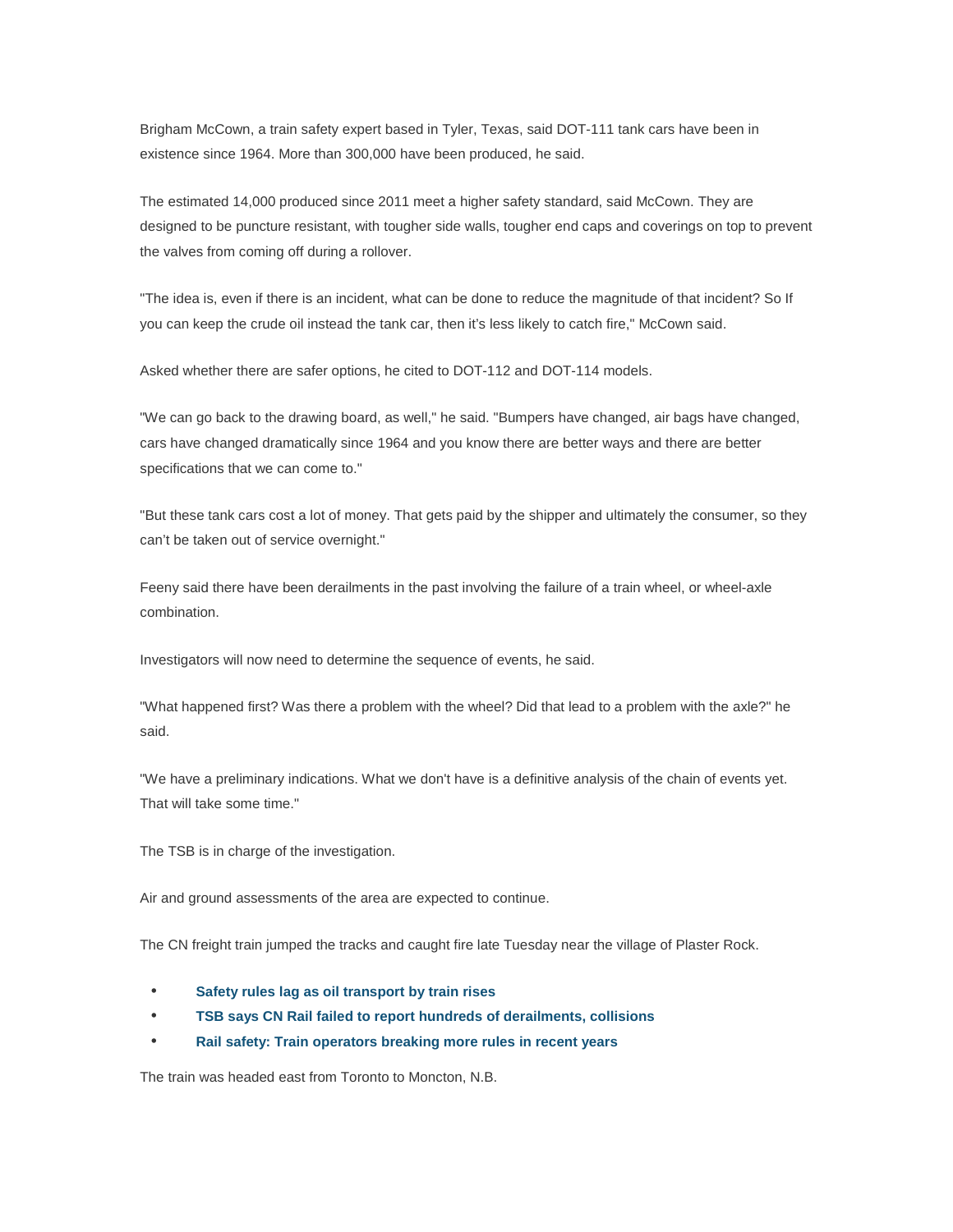The crude oil was from Western Canada, said Claude Mongeau, president and CEO of CN Rail, at a news conference in Plaster Rock on Wednesday.

The crude oil and propane were destined for the Irving Oil refinery in Saint John, he said.

It is not known if the crude oil was heavy crude, or the potentially more explosive Bakken crude, which comes from North Dakota and southern Saskatchewan and Manitoba.

Bakken crude was involved in the massive derailment and explosion in Lac-Mégantic. That shipment was also destined for the Saint John refinery.

Aerial images from the scene near Plaster Rock show a jumble of burning cars strewn across the tracks in a wooded area.

### **Residents anxious to return home**

No one was injured, but about 150 people living in nearby homes were told to leave soon after the train derailed.

One of the residents, Violet Deleavy, said they are looking after one another.

"When something like this happens, everybody bands together, works together, helps each other," she said.

The Village of Plaster Rock organized a private meeting for people who were forced from their homes. It was held at the Lions Club on Thursday afternoon. Emergency Measures Organization officials and Red Crossrepresentatives also attended.

It is not known when the residents will be allowed to return home, but it appears certain it won't be Thursday.

The village said those with wood heat could be escorted to their residences by Emergency Measures by officials Thursday between 8 p.m. and 10 p.m. to check on the state of their homes.

Some of the residents lined up at police blockades on Thursday morning, anxious to get back to their homes.

"Nobody has slept well since this happened," said Richard Levesque, who was among them. "It's quite upsetting and nerve-wracking. You know, the damage is being done, the contamination to our property especially."

Some residents are concerned about the possibility of their wells being contaminated by oil on the ground, CBC's Melissa Oakley reported from the scene.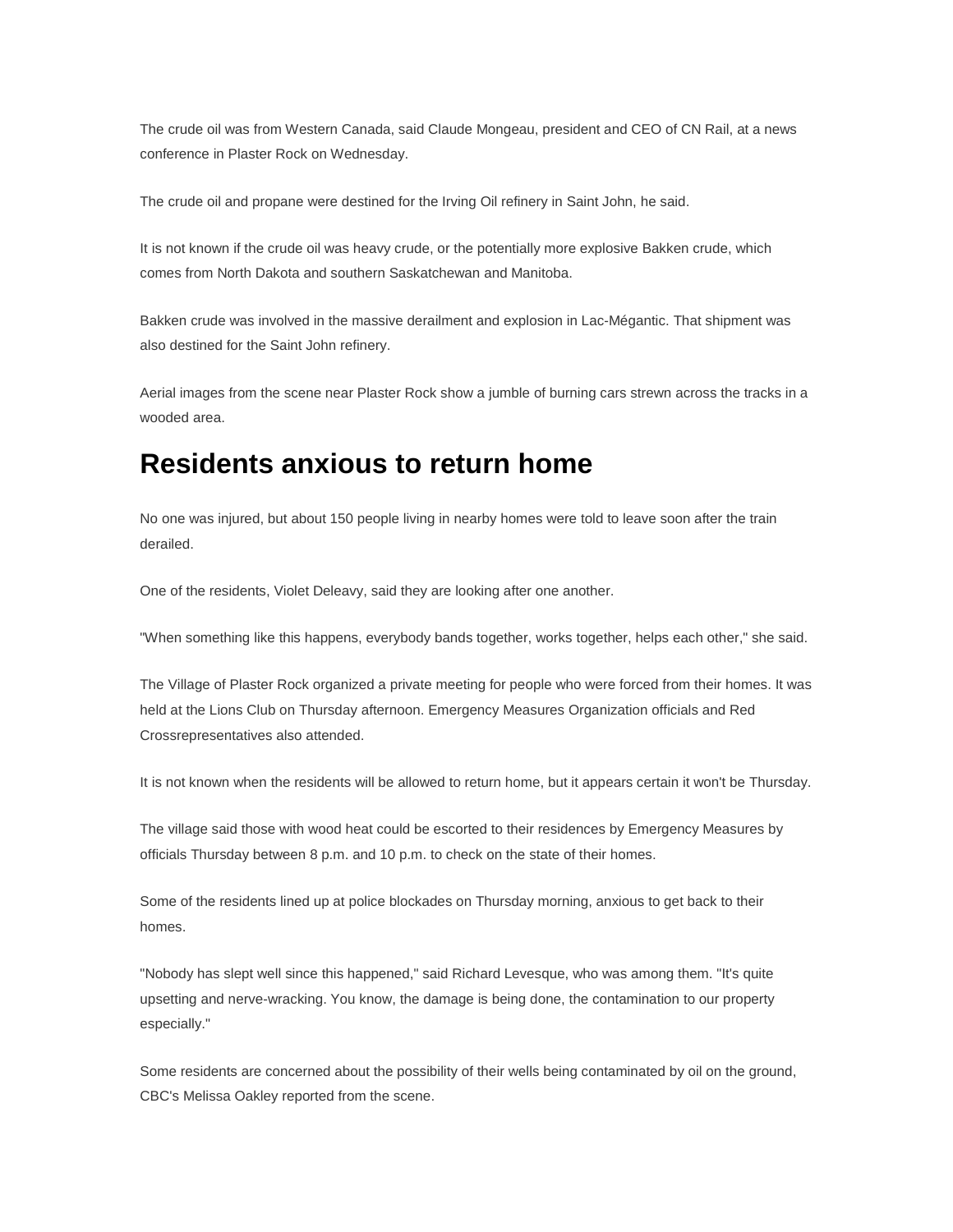So far, there have been reports of only one home with oil in the front yard, she said.

Wells within a two-kilometre radius of the wreckage will be tested in the near future and again in the spring, once the ground thaws, said Oakley.

About 50 residences are in the evacuation zone, which extends for a two-kilometre radius around the derailment site in a largely forested area of rural northwestern New Brunswick.

EMO said a no-fly-over alert remains in place over the evacuation zone.

Plaster Rock Mayor Alexis Fenner said she had no immediate questions to ask of CN or emergency response officials.

"There are all sort of questions that will arise, but until we get all the facts and everything ... I have to hold back and wait for all the information to come in," said Fenner.

The train crash has also caused delays of goods being shipped by rail into parts of the Maritimes. Canadian Tire said rerouting is causing delays of between eight and 12 hours for shipments into and out of one of the company's major distribution ports in Halifax.

"CN is currently using a detour route and we are continuing to use this channel for all shipments for our stores, expect for time-sensitive loads, such as storm-related products. This will be the ongoing strategy until service gets back to normal," said Canadian Tire spokesperson Teresa Cugliari.

## **54 derailments in N.B. since 2003**

Fifty-four trains carrying dangerous goods have derailed across New Brunswick over the past decade, CBC News has learned.

The 2003-12 figures come from a TSB database of reported rail occurrences obtained by CBC News as part of an ongoing investigation into rail safety.

Nearly a quarter of those reported derailments involving dangerous goods cars — 13 in total — happened in what's known as the Napadogan subdivision, an area that includes the tracks where yesterday's derailment took place. However, the subdivision hasn't had a dangerous goods car derailment for the past five years, since 2007.

Across New Brunswick and on the Napadogan subdivision train lines, there has been a decrease in the number of derailments and occurrences in general over the past decade.